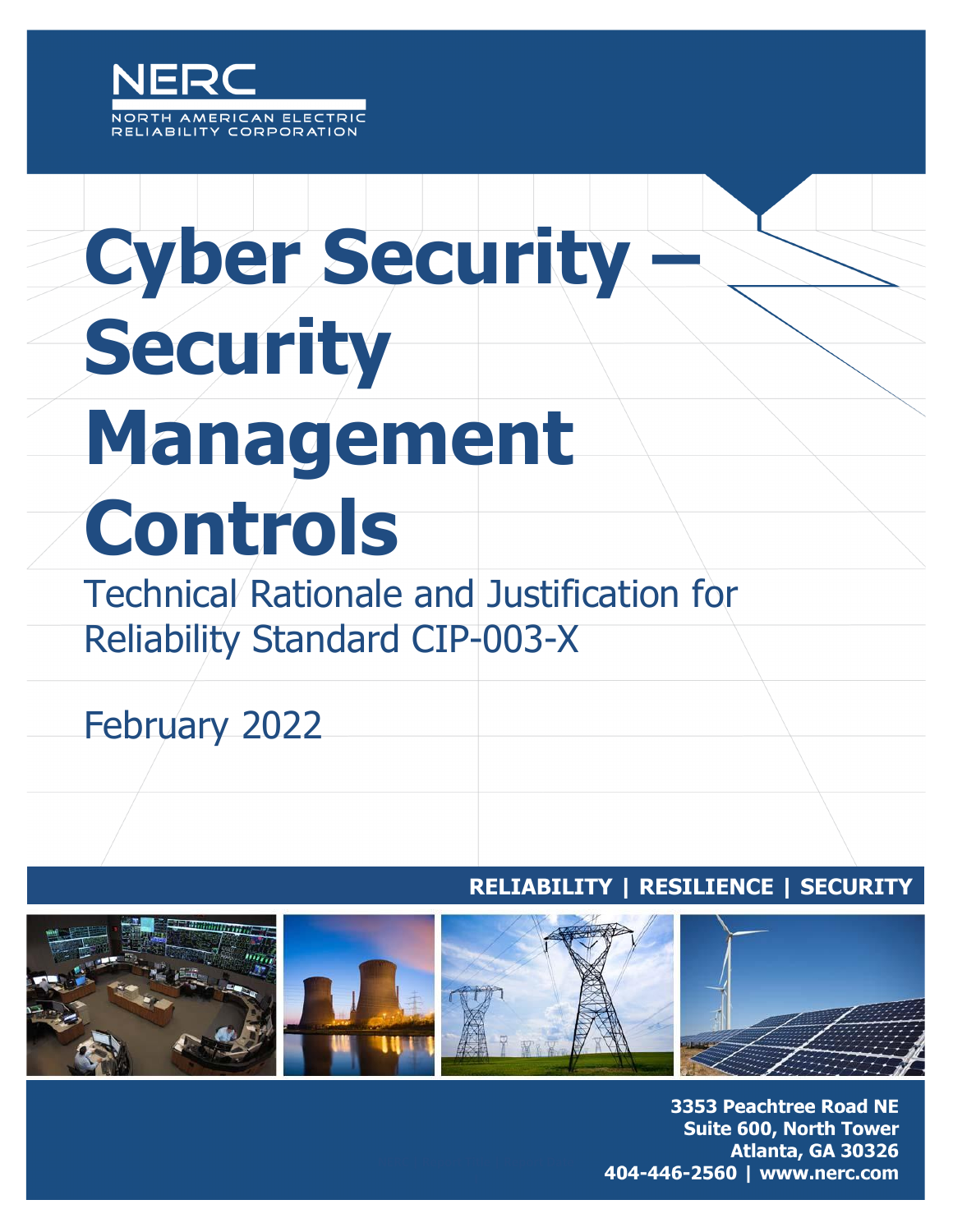# **Table of Contents**

| Attachment 1 Section 6 Part 6.3 - Detecting known or suspected malicious communications for both inbound and |
|--------------------------------------------------------------------------------------------------------------|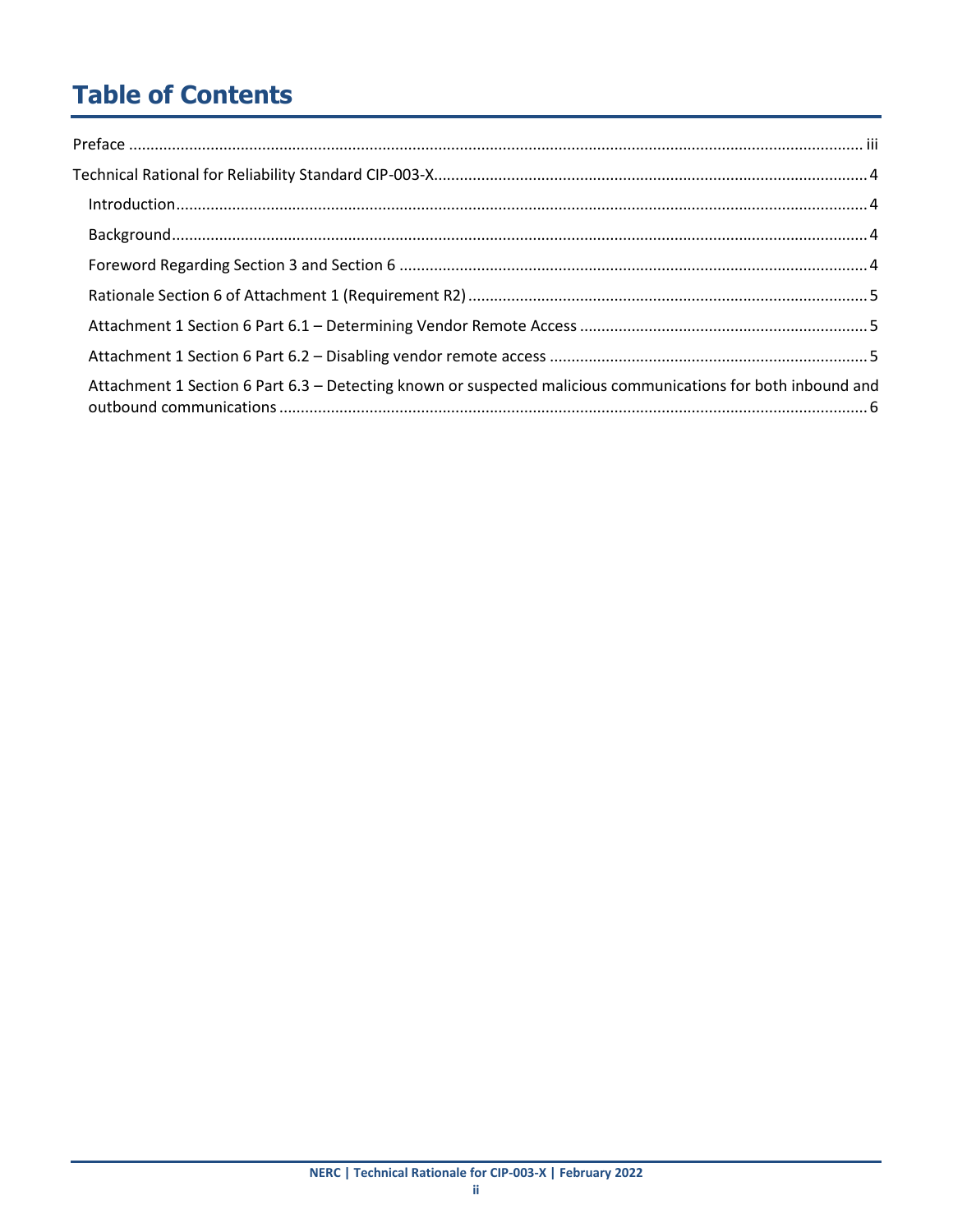## <span id="page-2-0"></span>**Preface**

Electricity is a key component of the fabric of modern society and the Electric Reliability Organization (ERO) Enterprise serves to strengthen that fabric. The vision for the ERO Enterprise, which is comprised of the North American Electric Reliability Corporation (NERC) and the six Regional Entities (REs), is a highly reliable and secure North American bulk power system (BPS). Our mission is to assure the effective and efficient reduction of risks to the reliability and security of the grid.

> Reliability | Resilience | Security *Because nearly 400 million citizens in North America are counting on us*

The North American BPS is divided into six RE boundaries as shown in the map and corresponding table below. The multicolored area denotes overlap as some load-serving entities participate in one RE while associated Transmission Owners (TOs)/Operators (TOPs) participate in another.



| <b>MRO</b>      | <b>Midwest Reliability Organization</b>     |
|-----------------|---------------------------------------------|
| <b>NPCC</b>     | <b>Northeast Power Coordinating Council</b> |
| <b>RF</b>       | ReliabilityFirst                            |
| <b>SERC</b>     | <b>SERC Reliability Corporation</b>         |
| <b>Texas RE</b> | <b>Texas Reliability Entity</b>             |
| <b>WECC</b>     | <b>WECC</b>                                 |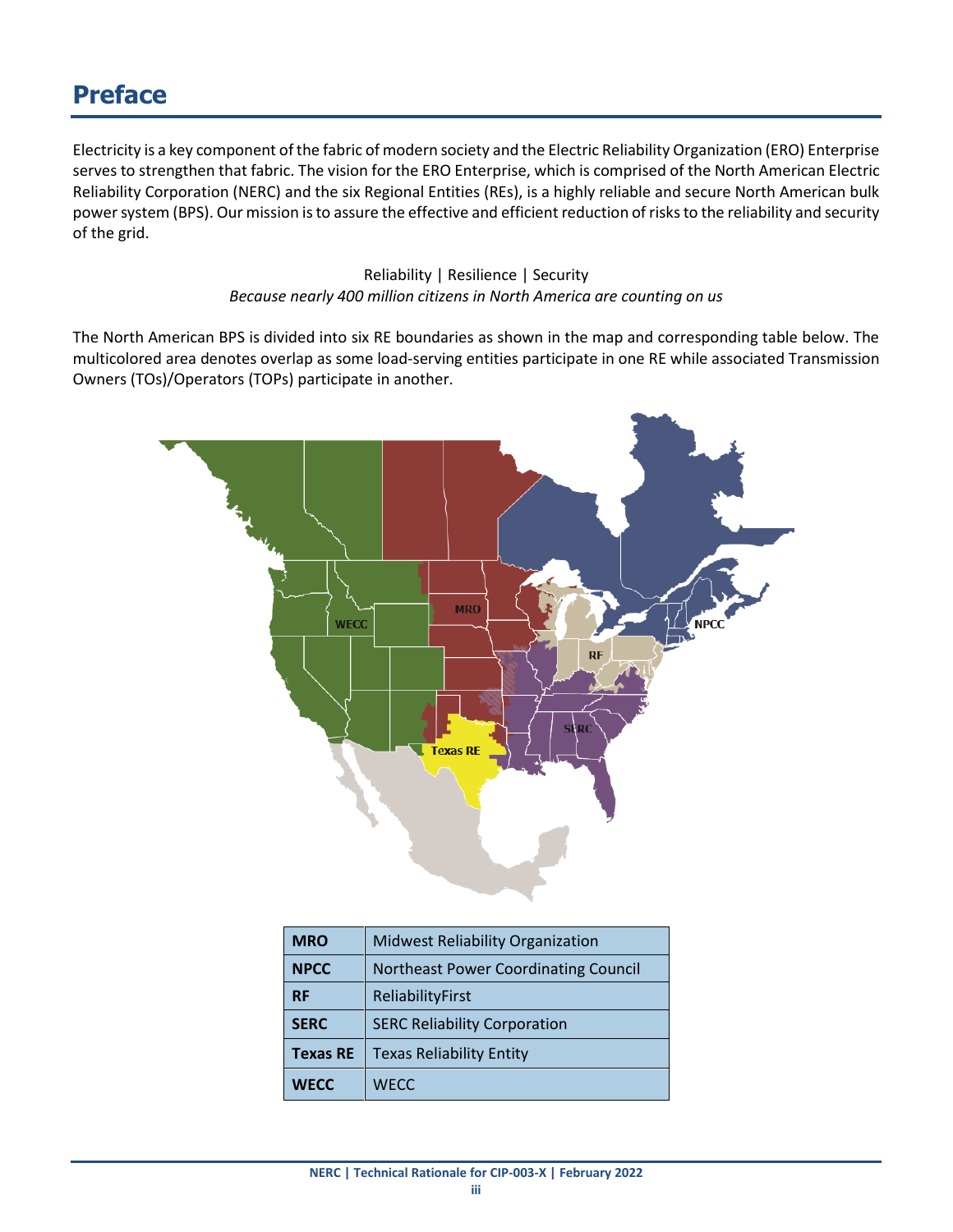#### <span id="page-3-1"></span><span id="page-3-0"></span>**Introduction**

This document explains the technical rationale and justification for the proposed Reliability Standard CIP-003-X. It provides stakeholders and the ERO Enterprise with an understanding of the technology and technical requirements in the Reliability Standard. This Technical Rationale and Justifications for CIP-003-X is not a Reliability Standard and should not be considered mandatory and enforceable.

Updates to this document now include the Project 2020-03 – Supply Chain Low Impact Revisions Standards Drafting Team (SDT) intent in drafting changes to the requirement.

#### <span id="page-3-2"></span>**Background**

In its final report accepted by the NERC Board in May 2019, NERC documented the results of the evaluation of supply chain risks associated with certain categories of assets not currently subject to the Supply Chain Standards and recommended actions to address those risks. NERC staff recommended further study to determine whether new information supports modifying the standards to include low impact BES Cyber Systems with external connectivity by issuing a request for data or information pursuant to Section 1600 of the NERC Rules of Procedure.

The Board approved the formal issuance of this data request on August 15, 2019. NERC collected the data from August 19 through October 3, 2019. A final report, *Supply Chain Risk Assessment*, was published in December 2019. The report recommended the modification of the Supply Chain Standards to include low impact BES Cyber Systems with remote electronic access connectivity. Further, industry feedback was received regarding this recommendation at the February 2020 NERC Board meeting through [MRC Policy Input](https://www.nerc.com/gov/bot/Agenda%20highlights%20and%20Mintues%202013/Policy-Input-Package-February-2020-PUBLIC-POSTING.pdf).

After considering policy input, the NERC Board adopted a resolution to initiate a project to modify Reliability Standard CIP-003-8 to include policies for low impact BES Cyber Systems to: (1) detect known or suspected malicious communications for both inbound and outbound communications; (2) determine when active vendor remote access sessions are initiated; and (3) disable active vendor remote access when necessary.

#### <span id="page-3-3"></span>**Foreword Regarding Section 3 and Section 6**

When developing the standards language, the SDT reviewed and proposed multiple language options to clarify the requirements of electronic remote vendor access in context of existing Section 3 electronic access controls. In addition, the SDT considered process considerations, remote and electronic access, remote access architectures and technologies, and data paths communications protocols. The SDT discussed systems used for electronic access, remote vs local electronic access, vendor access accounts and privileges, and optimal time frames for establishing, identifying, determining and disabling or terminating vendor electronic access.

The SDT agreed to retain Section 3 and establish Section 6 to address vendors and low impact electronic remote access, as well as malicious inbound and outbound data communications which may be sourced from or transmitted to vendors. The SDT recognized that some entities may use the same process, system and/or technology (for vendor electronic access) that is used by entity personnel, or cases where entities use disparate processes, systems or technologies to manage vendor electronic access. The SDT also discussed systems and cyber assets owned by vendors but authorized for use on entity networks vs systems and cyber assets owned by entities but used by vendors for electronic remote access.

Given these multiple considerations the SDT established Section 6 to specifically address electronic vendor remote access and inbound/outbound malicious communications for low impact. The language requires an entity to develop and implement a process or processes for identifying electronic vendor remote access, having a method or methods for disabling electronic vendor remote access, as well as methods to detect known or suspicious vendor inbound and outbound malicious communications.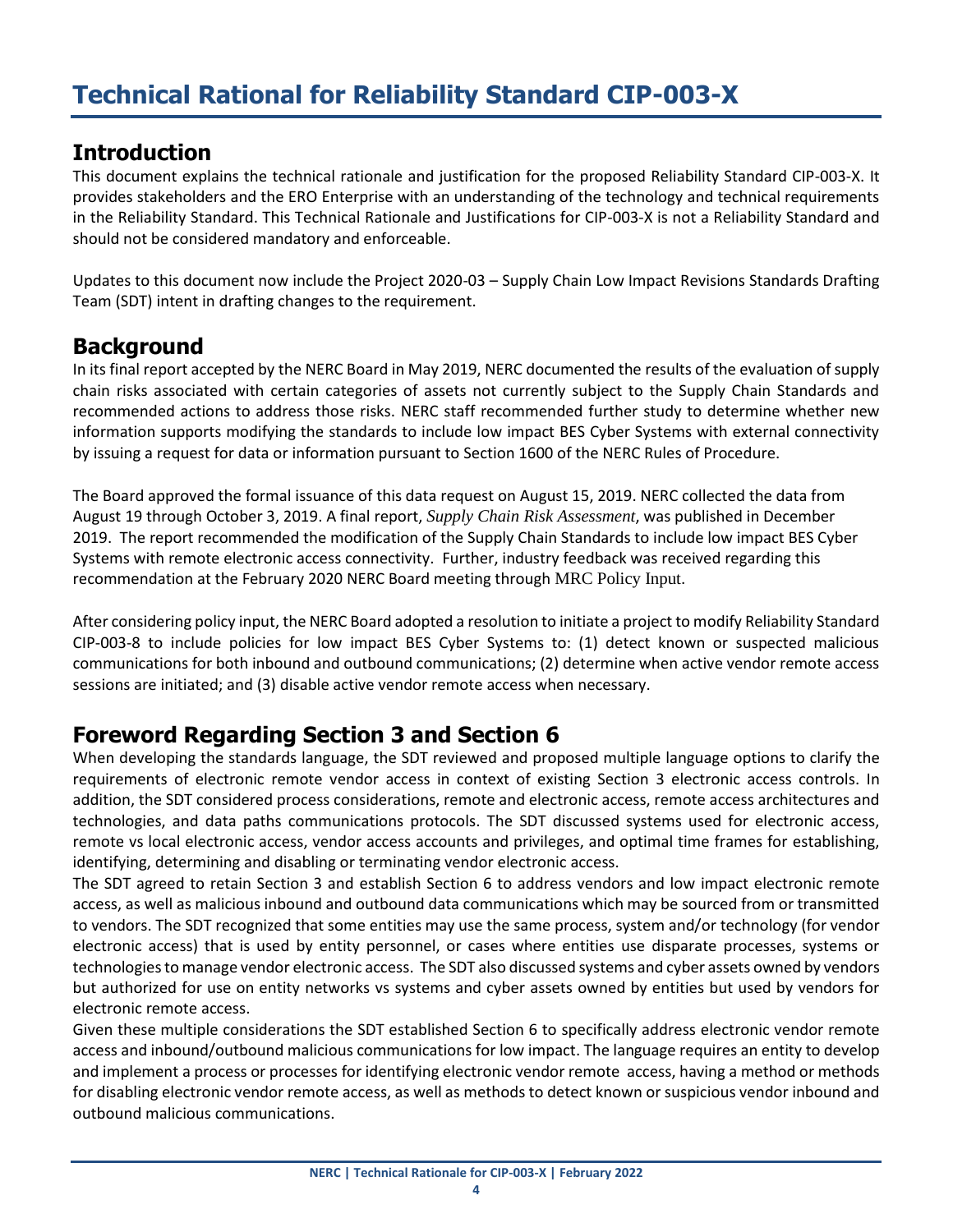The language gives entities the flexibility to define processesto identify and manage electronic vendor remote access for their specific policies, processes, systems, configurations, organizations, operations, and Facilities. The language allows entities to define how and where electronic vendor remote access occurs and the ideal methods and timeframes to authorize, establish and disable electronic vendor remote access. Entities may choose to define systems, applications and/or configurations used by vendors, accounts and privileges, network data communication paths or physical processes for establishing and disabling electronic vendor remote communications. Section 6 provides the flexibility to meet many types of vendor electronic remote access configurations while managing vendor remote access risks.

#### <span id="page-4-0"></span>**Rationale Section 6 of Attachment 1 (Requirement R2)**

Requirement R2 mandates that entities develop and implement one or more cyber security plan(s) to meet specific security objectives for assets containing low impact BES Cyber System(s). In February 2020, the NERC Board approved the initiation of a project to modify Reliability Standard CIP-003-8 to include policies for low impact BES Cyber Systems to: (1) detect known or suspected malicious communications for both inbound and outbound communications; (2) determine when active vendor remote access sessions are initiated; and (3) disable active vendor remote access when necessary.

As published in the December 2019 NERC Report: Supply Chain Risk Assessment – [Analysis of Data Collected under](https://www.nerc.com/pa/comp/SupplyChainRiskMitigationProgramDL/Supply%20Chain%20Risk%20Assesment%20Report.pdf)  [the NERC Rules of Procedure Section 1600 Data Request,](https://www.nerc.com/pa/comp/SupplyChainRiskMitigationProgramDL/Supply%20Chain%20Risk%20Assesment%20Report.pdf) of the 87% of section 1600 data request respondents with low impact BES Cyber Systems approximately 66% have external connectivity which often results in the allowance of external connectivity. As our grid has grown more complex, the use of external parties to support and maintain low impact BES Cyber Systems, equipment and facilities is expected. However, the prevalence of external connectivity across low-impact BES systems could pose a significant impact to the reliability of the grid through the potential of a common supply chain vulnerability. To address this vulnerability, the originating FERC Order<sup>1</sup>, and the resulting NERC Board resolution<sup>2</sup>, the proposed Attachment 1 Section 6, as it relates to the existing Requirement 2, mandates that applicable entities develop, document, and implement a process to mitigate the risks associated with malicious communications and electronic vendor remote access.

#### <span id="page-4-1"></span>**Attachment 1 Section 6 Part 6.1 – Determining Vendor Remote Access**

The objective of Attachment 1 Section 6.1 is for entities to have visibility of electronic vendor remote access on their low impact BES Cyber Systems. Such visibility increases an entity's ability to detect, respond and resolve issues that may originate with or be tied to a particular vendor's electronic remote access. The obligation in Section 6.1 requires that entities have a method to determine electronic vendor remote access.

#### <span id="page-4-2"></span>**Attachment 1 Section 6 Part 6.2 – Disabling vendor remote access**

The objective of Attachment 1 Section 6.2 is for entities to have the ability to disable electronic vendor remote access in the event of a security event, the inability of a responsible entity to terminate a connection may allow malicious or otherwise inappropriate communication to propagate, contributing to a degradation of a BES Cyber Asset's function. Enhanced visibility into electronic vendor remote access and the ability to terminate electronic vendor remote access could mitigate such a vulnerability. The obligation in Section 6.2 requires that entities have a method to disable electronic vendor remote access.

 $\overline{a}$ 

 $1$  Order No. 829, Revised Critical Infrastructure Protection Reliability Standards, 156 FERC ¶ 61,050 (2016).

<sup>&</sup>lt;sup>2</sup> Resolution-Supply Chain Recommendations - Board Approved - February 6, 2020 [\(LINK\)](https://www.nerc.com/gov/bot/Agenda%20highlights%20and%20Mintues%202013/Approved_Resolution_%20Supply%20Chain%20Follow%20Up%20(2-6-2020).pdf)